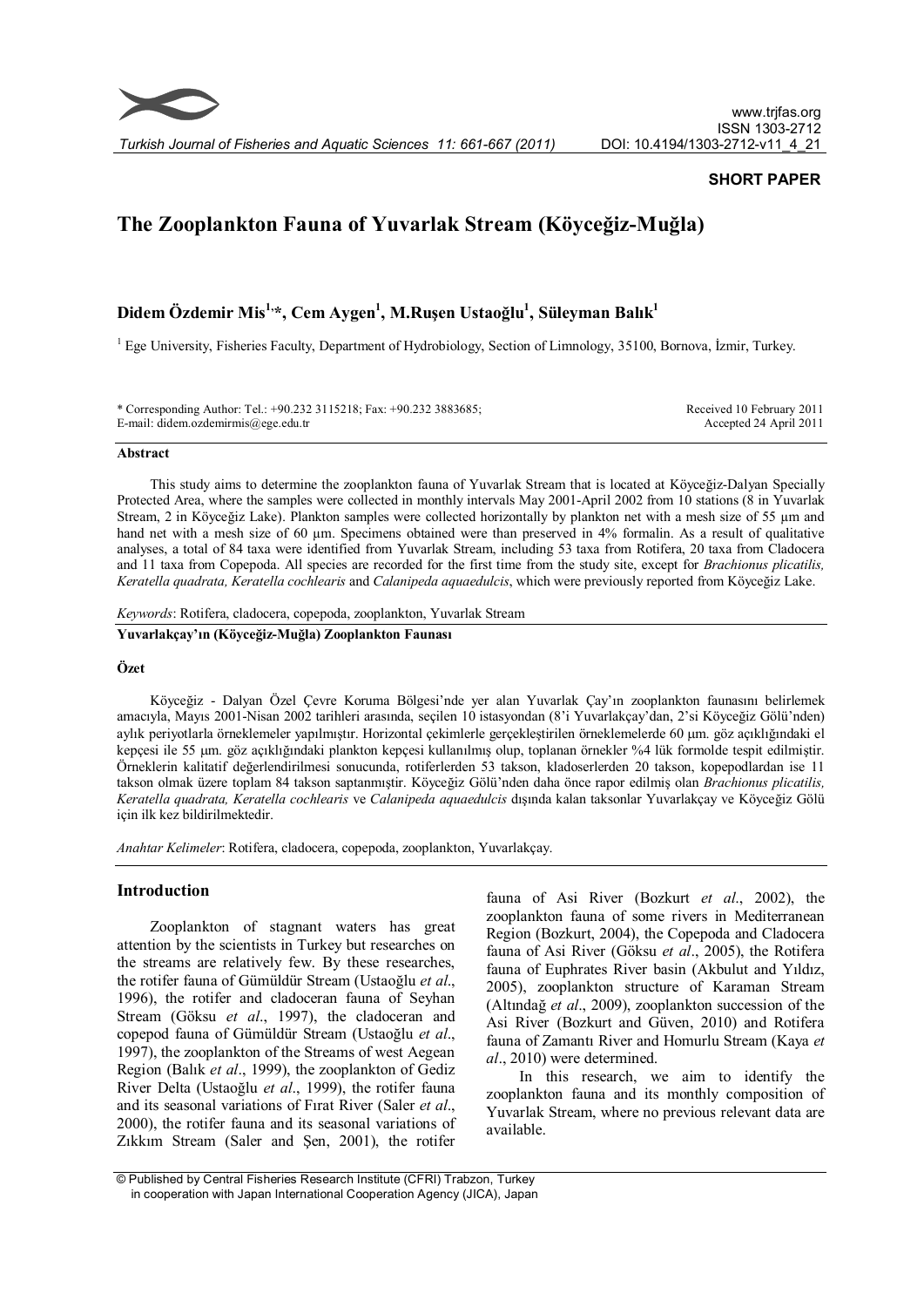#### **Materials and Methods**

The Yuvarlak Stream is situated at the southwestern part of Turkey, being one of the important rivers falling into Köyceğiz Lake with a length of 30 km. It is fed by Karaboğsak, Akdere and Nasıfdede Streams and drains to Köyceğiz Lake with  $3.58 \text{ m}^3/\text{s}$  rate of flow. This stream contributes greatly to local tourism activities and also possesses importance in ensuring drinking and utilization water, irrigation and aquaculture. Turkey's one of the highest capacity trout production facilities, Bağcı establishment, is also located on the stream. Yuvarlak Stream has its own characteristic biological diversity, interacting with its environment both by commercial and ecological means.

Zooplankton samples were collected monthly May 2001-April 2002 from 10 stations selected from Yuvarlak Stream and Köyceğiz Lake (Figure 1, Table 1). Samples were collected using a hand net with a mesh size of 60 µm and plankton net with a mesh size of 55 µm (from 9th and 10th stations in Köyceğiz Lake). They were fixed in  $4\%$  formalin for investigation.

The taxonomical identification of species was

performed according to various publications Ruttner-Kolisko (1974), Koste (1978), Segers (1995) for rotifers; Flössner (1972), Smirnov (1974), Smirnov (1996), Korovchinsky (1992), Negrea (1983) for cladocerans; Borutski (1963), Dussart (1967), Dussart (1969), Einsle (1996), Kiefer (1978), Rylov (1963) for copepods.

During the sampling, water temperature, salinity and electrical conductivity were measured by YSI 30 conductivity meter whereas dissolved oxygen determined by WTW Oxi 330i oxygen meter and pH determined using a WTW 330 model pH meter at all stations.

## **Results and Discussion**

It was observed that stations 5th and 6th dried between June and November. Because, the regulator on the stream in Village Beyobası was closed in June and the water was given for irrigation with one each canal, located on sides of the stream. The regulator was opened again in November and the water flow underside of the stream (station  $5<sup>th</sup>$  and  $6<sup>th</sup>$ ).

According to the Regulation of Water Pollution and Control (RWPC) issued by the Ministry of



**Figure 1.** Study area and sampling stations.

|  |  |  |  |  | Table 1. Sampling stations locality and coordinates |
|--|--|--|--|--|-----------------------------------------------------|
|--|--|--|--|--|-----------------------------------------------------|

| St. No | Locality                                | Coordinates                 |
|--------|-----------------------------------------|-----------------------------|
|        | Source of Yuvarlak Stream               | 36° 56′ 50″ N 28° 48′ 37″ E |
|        | Before Trout Farm                       | 36° 56′ 19″ N 28° 48′ 37″ E |
|        | After Trout Farm                        | 36° 54′ 48″ N 28° 47′ 53″ E |
|        | Karaboğsak Stream                       | 36° 54′ 39″ N 28° 47′ 47″ E |
|        | Beyobası Village                        | 36° 54′ 21″ N 28° 45′ 30″ E |
| b      | Before Nasif Dede Stream                | 36° 54′ 22″ N 28° 43′ 30″ E |
|        | Nasif Dede Stream                       | 36° 54′ 34″ N 28° 42′ 18″ E |
| 8      | After Nasif Dede Stream + Stream Mouth  | 36° 54′ 39″ N 28° 41′ 31″ E |
|        | Lake Köyceğiz + Beyond the Stream Mouth | 36° 54′ 36″ N 28° 41′ 18″ E |
| 10     | Lake Kövceğiz                           | 36° 54′ 38″ N 28° 41′ 07″ E |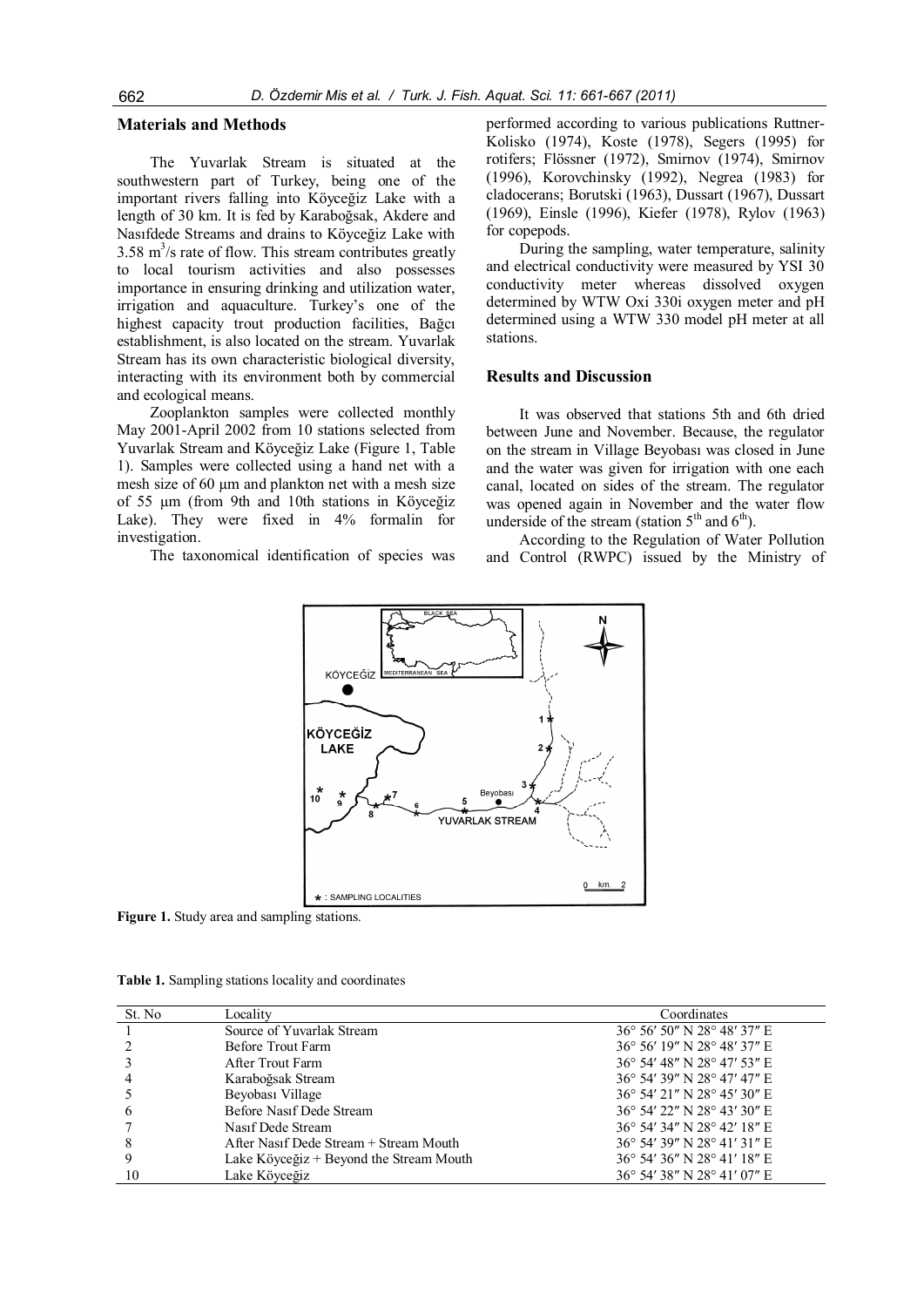Environment and Forestry (Anonymous, 2004), study area was found between I-IV water quality classes (1. station I class, 2. and 4. stations I-II class; 5., 6., and 8. stations II class; 3. and 10. stations II-III class, and 9. station III-IV class) (Table 2) (Anonymous, 2002). Previous study on the water quality of Yuvarlak Stream has been reported I-III water quality classes (Kazancı and Dügel, 2000; Barlas *et al*., 2000).

As a result of qualitative determinations, a total of 84 taxa, 53 taxa from rotifers, 20 taxa from cladocerans and 11 taxa from copepods were identified.

While examining monthly distributions of rotifer samples collected from Yuvarlak Stream, most species were found in October (29 taxa) and the least in April 2002 (10 taxa). *E. dilatata lucksiana* and *L. patella* were present in every month. *B. calyciflorus, B. urceolaris, P. quadricornis, E. oropha, M.*

*ventralis, S. lamellaris, L. acuminata, L. imbricata, L. ungulata, L. nana, S. longicaudum, Notommata* sp.*, T. tenuior, S. pectinata, S. oblonga, D. forcipatus and Conochilus* sp. were observed only in one month (Table 3).

Most cladocerans were observed during September 2001 and April 2002 (10 taxa) and the least were found on June 2001 (1 taxa). While *C. sphaericus* was dominant in every month, excluding June, *A. guttata* and *A. rectangula* were seen in 10 months. *D. lacustris, C. laticaudata, S. vetulus, M. micrura, M. brachiata, I. sordidus, P. trigonellus, D. rostrata* and *Leydigia* sp. were observed only in one month (Table 3).

According to the examination of monthly distributions of copepods, most taxa were found in March 2002 (6 taxa), followed by June, October, November 2001 and March 2002 (5 taxa for each).

**Table 2.** Mean and range of some physicochemical parameters and water quality classes at stations of Yuvarlak Stream (modified from Anonymous, 2002).

| Parameters                 |      |      | 2    | 3        | 4      | 5            | 6    | $\overline{7}$ | 8    | 9      | 10       |
|----------------------------|------|------|------|----------|--------|--------------|------|----------------|------|--------|----------|
| Temperature                | Min. | 13.5 | 12.5 | 14.0     | 13.8   | 12.5         | 12.2 | 15.6           | 12.5 | 11.1   | 10.3     |
| $(^{\circ}C)$              | Max. | 14.7 | 15.3 | 20.4     | 18.4   | 20.9         | 25.3 | 21.7           | 23.3 | 28.4   | 28.6     |
|                            | Mean | 14.0 | 14.1 | 17.7     | 15.8   | 15.1         | 15.5 | 18.5           | 17.3 | 18.8   | 19.3     |
| pH                         | Min. | 6.9  | 7.5  | 7.6      | 7.2    | 7.8          | 7.7  | 7.7            | 7.1  | 7.6    | 7.9      |
|                            | Max. | 7.7  | 8.2  | 8.4      | 8.1    | 8.5          | 8.6  | 8.3            | 8.5  | 8.9    | 8.9      |
|                            | Mean | 7.3  | 7.8  | 8.1      | 7.7    | 8.2          | 8.2  | 7.9            | 7.9  | 8.2    | 8.4      |
| Dissolved Oxygen           | Min. | 5.6  | 8.9  | 7.2      | 6.1    | 7.6          | 7.8  | 7.7            | 6.5  | 5.7    | 6.3      |
| (mg/L)                     | Max. | 8.5  | 11.7 | 10.3     | 9.2    | 11.3         | 10.9 | 12.3           | 10.7 | 11.5   | 12.3     |
|                            | Mean | 7.5  | 10.1 | 8.6      | 7.6    | 9.9          | 9.8  | 8.9            | 9.1  | 8.3    | 8.6      |
| D.O. Saturation            | Min. | 60   | 91   | 65       | 61     | 74           | 79   | 81             | 70   | 60     | 75       |
| $(\%)$                     | Max. | 104  | 106  | 104      | 89     | 126          | 125  | 138            | 113  | 141    | 132      |
|                            | Mean | 78   | 99   | 89       | 77     | 98           | 98   | 95             | 96   | 86     | 92       |
| Conductivity               | Min. | 375  | 396  | 567      | 399    | 417          | 412  | 639            | 487  | 992    | 3495     |
| $(\mu S_{25})$             | Max. | 447  | 424  | 608      | 451    | 463          | 459  | 694            | 620  | 8440   | 8570     |
|                            | Mean | 412  | 406  | 589      | 414    | 442          | 441  | 660            | 552  | 4264   | 5814     |
| Salinity                   | Min. | 0.06 | 0.06 | 0.08     | 0.09   | 0.09         | 0.09 | 0.09           | 0.09 | 0.23   | 1.17     |
| $(\%0)$                    | Max. | 1.17 | 1.17 | 1.17     | 1.17   | 0.15         | 0.20 | 1.17           | 1.17 | 3.74   | 4.40     |
|                            | Mean | 0.20 | 0.20 | 0.24     | 0.21   | 0.13         | 0.13 | 0.23           | 0.22 | 2.01   | 3.00     |
| <b>Water Ouality Class</b> |      |      | I-II | $II-III$ | $I-II$ | $\mathbf{I}$ | П    | $II-III$       | П    | III-IV | $II-III$ |

**Table 3.** The monthly distribution of zooplankton identified from Yuvarlak Stream

|                                             |   |        |   |        |        |        |   | F |   |   |
|---------------------------------------------|---|--------|---|--------|--------|--------|---|---|---|---|
| Taxa                                        | М |        | А | S      | O      | N      | D |   | M | A |
| <b>ROTIFERA</b>                             |   |        |   |        |        |        |   |   |   |   |
| Brachionus calyciflorus Pallas, 1766        |   |        |   |        |        |        |   |   |   |   |
| Brachionus plicatilis (O.F.Müller, 1786)    |   |        |   |        |        |        |   |   |   |   |
| Brachionus quadridentatus Hermann, 1783     |   |        |   |        |        |        |   |   |   |   |
| Brachionus urceolaris O.F.Müller, 1773      |   |        |   |        |        |        |   |   |   |   |
| Cephalodella gibba (Ehrenberg, 1838)        |   |        |   |        |        |        |   |   |   |   |
| Colurella adriatica Ehrenberg, 1831         |   | $^{+}$ |   |        |        | $^{+}$ |   |   |   |   |
| Conochilus sp.                              |   |        |   |        | $^{+}$ |        |   |   |   |   |
| Dicranophorus forcipatus (O.F.Müller, 1786) |   |        |   | $+$    |        |        |   |   |   |   |
| Euchlanis deflexa (Gosse, 1851)             |   |        |   |        |        |        |   |   |   |   |
| Euchlanis dilatata Ehrenberg, 1832          |   |        |   | $^{+}$ |        |        |   |   |   |   |
| E. dilatata lucksiana Hauer, 1930           |   |        |   |        | $^{+}$ |        |   |   |   |   |
| Euchlanis incisa Carlin, 1939               |   |        |   | $^{+}$ |        |        |   |   |   |   |
| Euchlanis lyra Hudson, 1886                 |   |        |   |        | $^{+}$ |        |   |   |   |   |
| Euchlanis oropha Gosse, 1887                |   |        |   |        |        |        |   |   |   |   |
| Filinia longiseta (Ehrenberg, 1834)         |   |        |   |        |        |        |   |   |   |   |
| Filinia terminalis (Plate, 1886)            |   |        |   |        |        |        |   |   |   |   |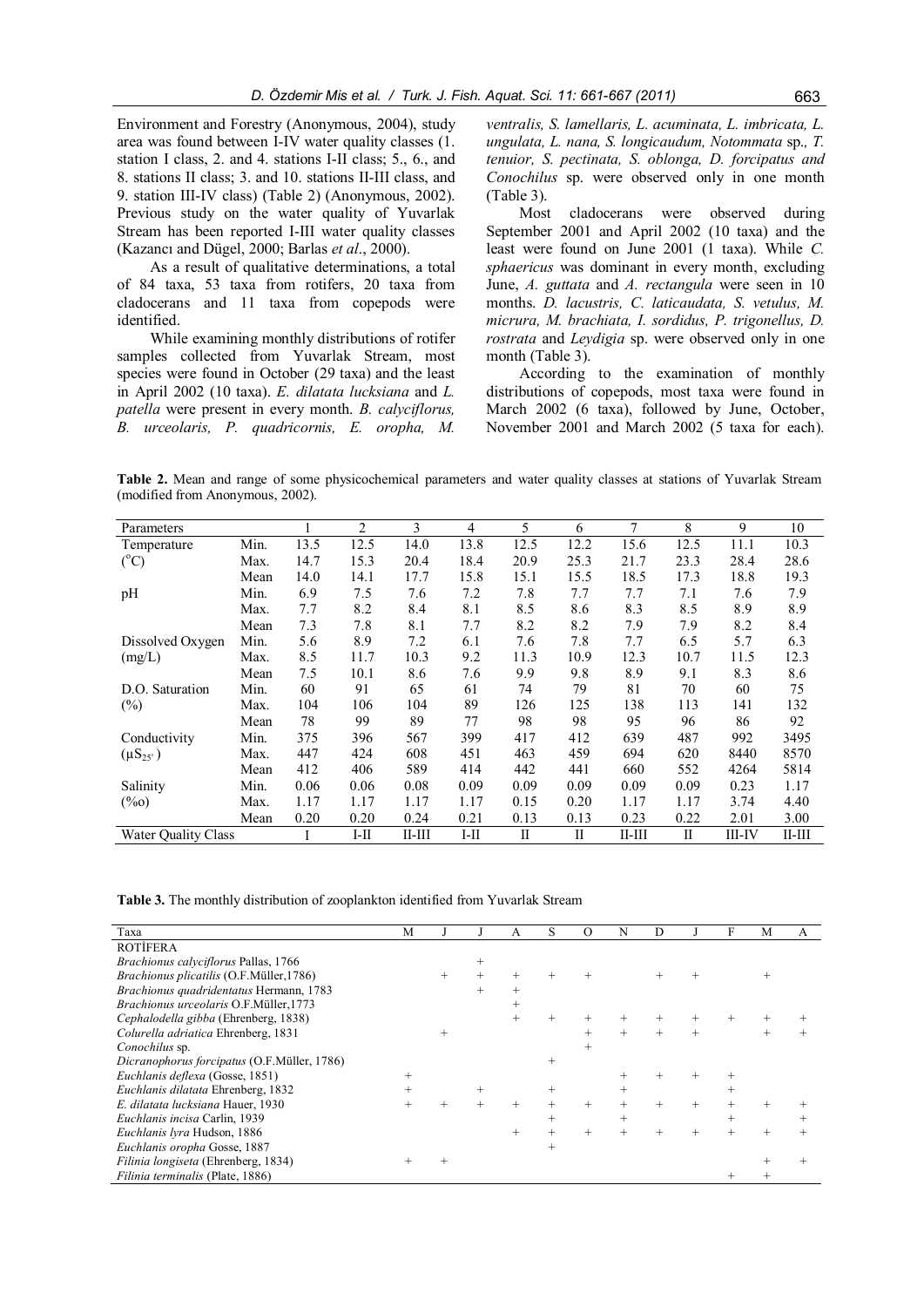# **Table 3.** Continued

| Taxa                                                                                 | M               | J               | J               | A                | S                  | О                           | N                      | D                      |                  | F               | М                  | A                   |
|--------------------------------------------------------------------------------------|-----------------|-----------------|-----------------|------------------|--------------------|-----------------------------|------------------------|------------------------|------------------|-----------------|--------------------|---------------------|
| <b>ROTIFERA</b>                                                                      |                 |                 |                 |                  |                    |                             |                        |                        |                  |                 |                    |                     |
| Lecane bulla (Gosse, 1886)                                                           |                 | $\! + \!\!\!\!$ |                 | $^{+}$           |                    |                             | $^{+}$                 |                        |                  |                 |                    |                     |
| Hexarthra fennica (Levander, 1892)                                                   |                 | $^{+}$          | $^{+}$          | $^{+}$           | $^{+}$             |                             | $^{+}$                 | $^{+}$                 |                  |                 | $^+$               |                     |
| Keratella cochlearis (Gosse, 1851)                                                   |                 |                 |                 | $^{+}$           | $\ddot{}$          |                             | $^{+}$                 |                        |                  |                 |                    | $^+$                |
| Keratella quadrata (Müller, 1786)                                                    | $^{+}$          | $\! +$          | $^{+}$          |                  |                    | $^+$                        |                        |                        | $^+$             | $^{+}$          | $^{+}$             | $^{+}$              |
| Lecane closterocerca (Schmarda, 1859)                                                | $^{+}$          | $^{+}$          | $^{+}$          |                  |                    | $^{+}$                      | $^{+}$                 | $^+$                   | $^{+}$           |                 | $^{+}$             |                     |
| Lecane flexilis (Gosse, 1886)                                                        | $+$             | $^{+}$          | $^{+}$          |                  |                    | $^{+}$                      | $^{+}$                 | $\ddot{}$              | $^{+}$           |                 |                    |                     |
| Lecane hamata (Stokes, 1896)                                                         |                 |                 |                 |                  |                    | $^{+}$                      | $^{+}$                 |                        |                  |                 |                    |                     |
| Lecane imbricata Carlin, 1939<br>Lecane luna (O.F.Müller, 1776)                      | $^{+}$          | $^{+}$          | $^{+}$          | $^{+}$           | $^{+}$             | $^{+}$<br>$^{+}$            | $^{+}$                 |                        | $^+$             |                 | $^+$               |                     |
| Lecane lunaris (Ehrenberg, 1832)                                                     | $^{+}$          | $^{+}$          |                 | $^{+}$           | $^{+}$             | $^{+}$                      | $^{+}$                 | $^{+}$                 |                  |                 | $^{+}$             |                     |
| Lecane nana (Murray, 1913)                                                           |                 |                 |                 |                  |                    | $^{+}$                      |                        |                        |                  |                 |                    |                     |
| Lecane papuana (Murray, 1913)                                                        | $+$             |                 | $\! + \!\!\!\!$ | $^{+}$           | $^{+}$             | $+$                         | $^{+}$                 | $^{+}$                 |                  |                 |                    |                     |
| Lecane quadridentata (Ehrenberg, 1830)                                               |                 |                 |                 |                  | $^{+}$             | $^{+}$                      |                        |                        |                  |                 |                    |                     |
| Lecane stenroosi (Meissner, 1908)                                                    |                 |                 |                 | $^{+}$           |                    | $^{+}$                      | $^{+}$                 |                        |                  |                 |                    |                     |
| Lecane ungulata (Gosse, 1887)                                                        |                 | $^{+}$          |                 |                  |                    |                             |                        |                        |                  |                 |                    |                     |
| Lepadella acuminata (Ehrenberg, 1834)                                                |                 |                 |                 |                  |                    | $\! + \!\!\!\!$             |                        |                        |                  |                 |                    |                     |
| Lepadella ovalis (O.F.Müller, 1786)                                                  |                 |                 |                 |                  |                    | $^{+}$                      | $^{+}$                 |                        |                  |                 |                    |                     |
| Lepadella patella (O.F.Müller, 1773)                                                 |                 |                 |                 |                  |                    | $^{+}$                      | $^{+}$<br>$^{+}$       | $\,{}^{+}\,$<br>$^{+}$ |                  |                 |                    |                     |
| Lophocaris salpina (Ehrenberg, 1834)<br>Monommata sp.                                |                 |                 |                 |                  | $^{+}$             | $^{+}$                      | $^{+}$                 |                        |                  | $^{+}$          | $^{+}$<br>$^{+}$   |                     |
| Mytilina mucronata (O.F.Müller, 1773)                                                |                 |                 |                 |                  | $^{+}$             |                             | $^{+}$                 |                        |                  |                 |                    |                     |
| Mytilina ventralis (Ehrenberg, 1830)                                                 |                 |                 |                 |                  |                    |                             | $^{+}$                 |                        |                  |                 |                    |                     |
| M. ventralis brevispina (Ehrenberg, 1830)                                            |                 |                 |                 | $^+$             |                    |                             |                        |                        |                  |                 |                    |                     |
| Notholca salina Focke, 1961                                                          |                 |                 |                 |                  |                    |                             | $^{+}$                 |                        |                  |                 | $^{+}$             |                     |
| Notholca squamula (O.F.Müller,1786)                                                  |                 |                 |                 |                  |                    |                             |                        |                        |                  | $^{+}$          | $^{+}$             |                     |
| <i>Notommata</i> sp.                                                                 |                 |                 |                 |                  |                    | $^{+}$                      |                        |                        |                  |                 |                    |                     |
| Platyas quadricornis (Ehrenberg, 1832)                                               |                 |                 |                 | $^{+}$           |                    |                             |                        |                        |                  |                 |                    |                     |
| Polyarthra sp.                                                                       |                 |                 |                 | $\ddot{}$        |                    |                             |                        |                        |                  |                 |                    |                     |
| Scaridium longicaudum (O.F.Müller, 1786)                                             |                 |                 |                 |                  |                    |                             | $^{+}$                 |                        |                  |                 |                    |                     |
| Squatinella lamellaris (O.F.Müller, 1786)<br>Synchaeta oblonga Ehrenberg, 1831       |                 |                 |                 |                  |                    | $^+$                        |                        |                        | $^{+}$           |                 |                    |                     |
| Synchaeta pectinata Ehrenberg, 1832                                                  |                 |                 |                 |                  |                    |                             |                        |                        | $^{+}$           |                 |                    |                     |
| Testudinella patina (Hermann, 1783)                                                  |                 |                 |                 |                  |                    | $^{+}$                      | $\hspace{0.1mm} +$     |                        |                  |                 | $^{+}$             |                     |
| Trichocerca tenuior (Gosse, 1886)                                                    |                 |                 |                 |                  |                    | $^{+}$                      |                        |                        |                  |                 |                    |                     |
| Trichotria pocillum (O.F.Müller, 1776)                                               |                 |                 |                 | $^{+}$           | $\hspace{0.1mm} +$ | $^{+}$                      | $^{+}$                 |                        |                  |                 |                    |                     |
| Trichotria tetractis (Ehrenberg, 1830)                                               | $\! + \!\!\!\!$ |                 | $^{+}$          | $^{+}$           | $^{+}$             | $^{+}$                      |                        |                        |                  |                 | $\hspace{0.1mm} +$ |                     |
| Tripleuchlanis plicata (Levander, 1894)                                              |                 |                 |                 |                  | $^{+}$             | $^{+}$                      |                        |                        |                  |                 |                    |                     |
| <b>CLADOCERA</b>                                                                     |                 |                 |                 |                  |                    |                             |                        |                        |                  |                 |                    |                     |
| Alona guttata Sars, 1862                                                             | $^{+}$          |                 |                 | $^{+}$           | $^{+}$             | $^{+}$                      | $^+$                   | $\,{}^{+}\,$           | $\,{}^{+}\,$     | $^{+}$          | $\,{}^{+}\,$       | $^+$                |
| Alona rectangula Sars, 1862<br>Alonella excisa (Fischer, 1854)                       | $^{+}$          |                 |                 | $^{+}$<br>$^{+}$ | $^{+}$<br>$^{+}$   | $\qquad \qquad +$<br>$^{+}$ | $^{+}$                 | $^{+}$<br>$^{+}$       | $^{+}$           | $^{+}$          | $^{+}$             | $^{+}$<br>$^{+}$    |
| Alonella exigua (Lilljeborg, 1853)                                                   |                 |                 |                 |                  | $^{+}$             |                             |                        |                        |                  | $^{+}$          |                    |                     |
| Biapertura affinis (Leydig, 1860)                                                    | $\! + \!\!\!\!$ |                 |                 |                  | $^{+}$             |                             | $^{+}$                 | $^{+}$                 |                  | $^{+}$          |                    | $^{+}$              |
| Bosmina longirostris (O.F.Müller, 1785)                                              |                 |                 |                 | $^{+}$           | $^{+}$             | $^{+}$                      |                        |                        |                  |                 |                    | $^{+}$              |
| Ceriodaphnia laticaudata P.E.Müller, 1867                                            |                 |                 |                 |                  |                    |                             | $^{+}$                 |                        |                  |                 |                    |                     |
| Ceriodaphnia quadrangula (O.F.Müller, 1785)                                          |                 |                 |                 |                  |                    |                             |                        |                        |                  |                 | $^{+}$             | $^{+}$              |
| Ceriodaphnia reticulata (Jurine, 1820)                                               |                 |                 |                 |                  |                    |                             |                        |                        |                  |                 |                    |                     |
| Chydorus sphaericus (O.F.Müller, 1776)                                               |                 |                 |                 |                  |                    |                             |                        |                        |                  |                 |                    |                     |
| Diaphanosoma lacustris Korinek, 1981                                                 |                 |                 |                 |                  | $^{+}$             |                             |                        |                        |                  |                 |                    |                     |
| Disparalona rostrata (Koch, 1841)                                                    |                 |                 |                 |                  | $^{+}$             |                             | $^{+}$                 |                        |                  |                 |                    |                     |
| Ilyocryptus sordidus (Liévin, 1848)<br>Leydigia sp.                                  |                 |                 |                 |                  |                    | $^{+}$                      |                        |                        |                  |                 |                    |                     |
| Moina brachiata (Jurine, 1820)                                                       |                 |                 |                 |                  |                    |                             |                        |                        |                  | $\! + \!\!\!\!$ |                    |                     |
| Moina micrura Kurz, 1874                                                             |                 |                 |                 |                  |                    |                             |                        |                        |                  |                 | $^{+}$             |                     |
| Picripleuroxus laevis (Sars, 1862)                                                   |                 |                 |                 |                  | $^{+}$             |                             |                        |                        |                  |                 | $^{+}$             |                     |
| Pleuroxus aduncus (Jurine, 1820)                                                     |                 |                 |                 |                  |                    |                             |                        |                        |                  |                 |                    | $^{+}$              |
| Pleuroxus trigonellus (O.F.Müller, 1785)                                             |                 |                 |                 |                  |                    |                             |                        |                        |                  |                 | $^{+}$             |                     |
| Simocephalus vetulus (O.F.Müller, 1776)                                              |                 |                 |                 |                  |                    | $\! + \!\!\!\!$             |                        |                        |                  |                 |                    |                     |
| <b>COPEPODA</b>                                                                      |                 |                 |                 |                  |                    |                             |                        |                        |                  |                 |                    |                     |
| Bryocamptus minutus (Claus, 1863)                                                    |                 |                 |                 |                  |                    |                             |                        |                        | $^{+}$           |                 |                    |                     |
| Bryocamptus sp.                                                                      |                 |                 |                 |                  |                    |                             |                        | $\,{}^{+}\,$           | $^{+}$<br>$^{+}$ |                 | $^+$               | $^{+}$<br>$\ddot{}$ |
| Calanipeda aquaedulcis Kritschagin, 1873<br>Canthocamptus staphylinus (Jurine, 1820) | $^{+}$          |                 | $^{+}$          | $\overline{+}$   |                    | $^{+}$<br>$^{+}$            | $\,{}^{+}\,$<br>$^{+}$ | $^{+}$<br>$^{+}$       |                  |                 | $^{+}$<br>$^{+}$   |                     |
| Cyclops sp.                                                                          |                 | $^{+}$          |                 |                  |                    |                             | $^{+}$                 |                        | $^{+}$           |                 | $^{+}$             |                     |
| Ergasilus sieboldi Nordmann, 1832                                                    |                 | $+$             | $^{+}$          |                  | $^{+}$             | $^{+}$                      |                        |                        |                  | $\! + \!\!\!\!$ |                    | $^{+}$              |
| Eucyclops serrulatus (Fischer, 1851)                                                 | $^{+}$          | $^{+}$          | $^{+}$          | $^{+}$           | $^{+}$             | $\! + \!$                   |                        |                        |                  | $^{+}$          |                    | $^{+}$              |
| Eucyclops speratus (Lilljeborg, 1901)                                                |                 |                 |                 |                  |                    | $^{+}$                      |                        |                        |                  |                 |                    |                     |
| Megacyclops viridis (Jurine, 1820)                                                   |                 |                 |                 |                  |                    |                             | $^{+}$                 |                        |                  |                 |                    |                     |
| Mesochra aestuarii Gurney, 1921                                                      |                 |                 |                 |                  |                    |                             | $^{+}$                 |                        |                  |                 | $^{+}$             |                     |
| Paracyclops fimbriatus (Fischer, 1853)                                               |                 |                 |                 |                  |                    |                             |                        |                        |                  |                 | $^{+}$             |                     |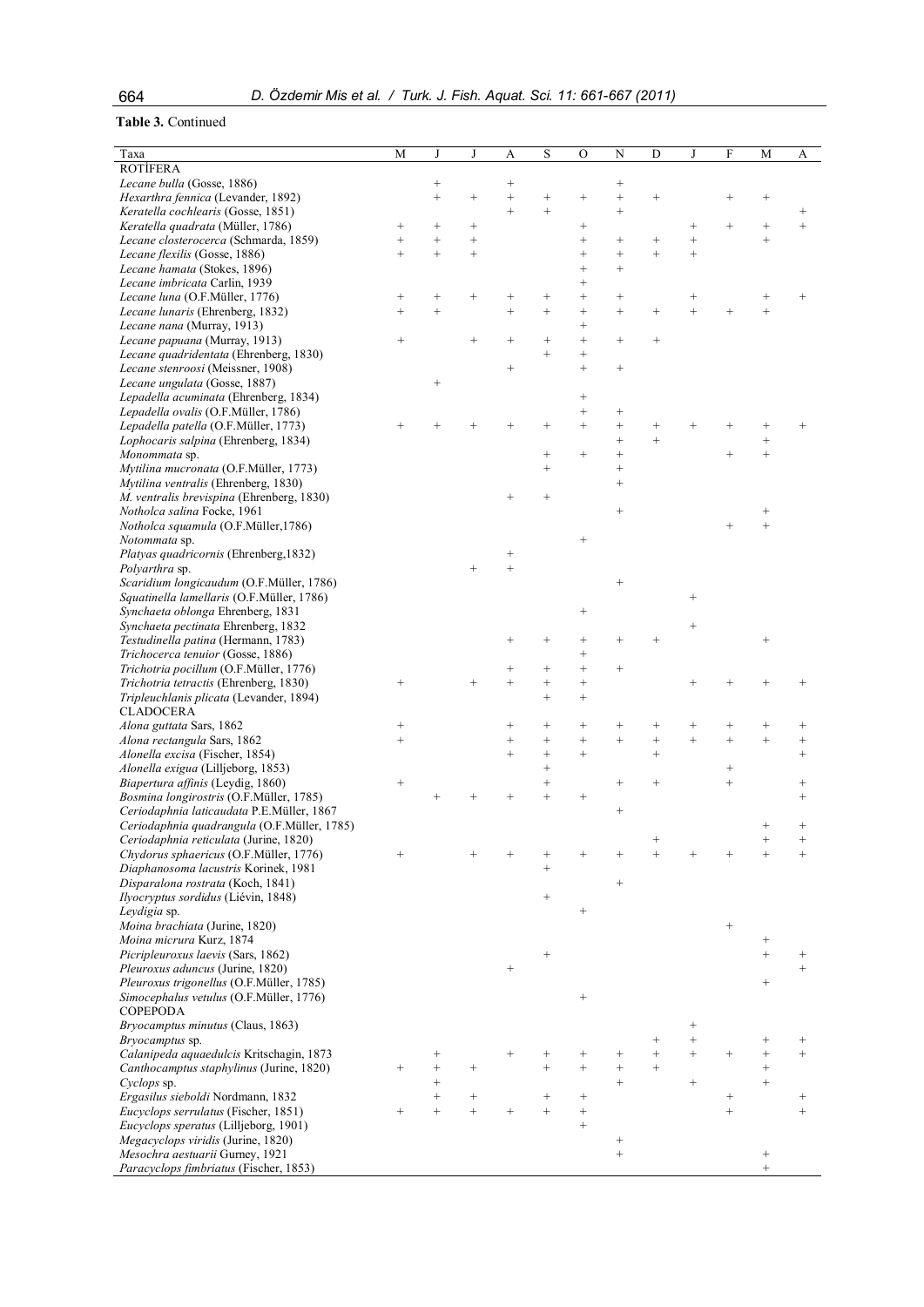The least were found in May and August 2001 (2 taxa). *C. aquaedulcis* was determined for the every month during the study period, excluding May and July. *C. staphylinus* (8 months), *E. serrulatus* (8 months) and *E. sieboldi* (6 months) followed it. *B. minutus, E. speratus, M. viridis* and *P. fimbriatus* were found only in one month (Table 3).

8<sup>th</sup> station was the most rotifer species richness with 29 taxa, followed by  $9<sup>th</sup>$  station with 28 taxa. *L*. *patella, L. closterocerca* and *C. gibba* were the common and seen in nine stations. The most cladocerans species richness station was the  $10<sup>th</sup>$  station with 9 taxa and only one taxon was found in 2 nd station. *C. sphaericus* and *A. guttata* were observed in 8 stations, followed by *A. rectangula* and *B. longirostris*. The most copepods richness station was the  $8<sup>th</sup>$  station (9 taxa),  $3<sup>rd</sup>$  and  $6<sup>th</sup>$  stations was the least species richness (Table 4).

In the other studies, 23 rotifers, 17 cladocerans and 9 copepods from Gümüldür Stream (Ustaoğlu *et al*., 1996); 18 rotifers and 9 cladocerans from the zone which situated in Adana country border of Seyhan River (Göksu *et al*., 1997); 12 rotifers, 18 cladocerans and 6 copepods from the rivers of North Aegean

|  |  |  |  |  | <b>Table 4.</b> The distribution of the zooplankton identified from Yuvarlak Stream according to the stations |  |
|--|--|--|--|--|---------------------------------------------------------------------------------------------------------------|--|
|  |  |  |  |  |                                                                                                               |  |

| Taxa                                        | 1                | $\overline{c}$ | 3                         | 4                | 5                | 6               | 7                 | 8                | 9                 | 10                 |
|---------------------------------------------|------------------|----------------|---------------------------|------------------|------------------|-----------------|-------------------|------------------|-------------------|--------------------|
| <b>ROTIFERA</b>                             |                  |                |                           |                  |                  |                 |                   |                  |                   |                    |
| Brachionus calyciflorus Pallas, 1766        |                  |                |                           |                  |                  |                 |                   | $^{+}$           |                   |                    |
| Brachionus plicatilis (O.F.Müller,1786)     |                  |                |                           | $^{+}$           |                  |                 |                   |                  | $^{+}$            | $^{+}$             |
| Brachionus quadridentatus Hermann, 1783     |                  |                |                           |                  |                  |                 |                   | $^{+}$           |                   |                    |
| Brachionus urceolaris O.F.Müller,1773       |                  |                |                           |                  |                  |                 |                   | $^{+}$           |                   |                    |
| Cephalodella gibba (Ehrenberg, 1838)        | $^{+}$           | $^{+}$         | $^{+}$                    | $^{+}$           |                  | $^{+}$          | $^{+}$            | $^{+}$           | $^{+}$            | $^{+}$             |
| Colurella adriatica Ehrenberg, 1831         |                  |                | $^{+}$                    | $^{+}$           |                  | $\ddot{}$       | $\ddot{}$         | $^{+}$           | $^{+}$            | $^{+}$             |
| Conochilus sp.                              |                  |                | $^{+}$                    |                  |                  |                 |                   |                  |                   |                    |
| Dicranophorus forcipatus (O.F.Müller, 1786) |                  |                |                           |                  |                  |                 |                   | $^{+}$           |                   |                    |
| Euchlanis deflexa (Gosse, 1851)             |                  |                |                           |                  |                  | $+$             |                   | $^{+}$           | $^{+}$            |                    |
| Euchlanis dilatata Ehrenberg, 1832          |                  |                |                           |                  |                  | $^{+}$          |                   | $^{+}$           |                   |                    |
| E. dilatata lucksiana Hauer, 1930           |                  |                | $^{+}$                    |                  |                  |                 | $^{+}$            |                  | $^{+}$            |                    |
| Euchlanis incisa Carlin, 1939               |                  |                |                           |                  |                  |                 |                   |                  | $^{+}$            |                    |
| Euchlanis lyra Hudson, 1886                 |                  |                | $+$                       |                  | $^{+}$           |                 |                   |                  | $\qquad \qquad +$ |                    |
| Euchlanis oropha Gosse, 1887                |                  |                |                           |                  |                  |                 |                   | $^{+}$           |                   |                    |
| Filinia longiseta (Ehrenberg, 1834)         | $^{+}$           |                |                           |                  |                  |                 |                   | $^{+}$           | $\qquad \qquad +$ | $^{+}$             |
| Filinia terminalis (Plate, 1886)            |                  |                |                           |                  |                  |                 |                   |                  |                   | $^{+}$             |
| Hexarthra fennica (Levander, 1892)          | $^{+}$           |                |                           | $^{+}$           |                  |                 |                   |                  | $^{+}$            | $^{+}$             |
| Keratella cochlearis (Gosse, 1851)          |                  |                | $\! + \!\!\!\!$           | $^{+}$           |                  | $+$             |                   |                  | $^{+}$            | $^{+}$             |
| Keratella quadrata (Müller, 1786)           | $^{+}$           |                |                           | $^{+}$           |                  |                 | $^{+}$            | $^{+}$           | $^{+}$            | $^{+}$             |
| Lecane bulla (Gosse, 1886)                  |                  |                |                           | $^{+}$           |                  |                 | $^{+}$            | $^{+}$           |                   |                    |
| Lecane closterocerca (Schmarda, 1859)       | $^{+}$           |                | $\! + \!\!\!\!$           | $^{+}$           | $^{+}$           | $\! + \!\!\!\!$ | $^{+}$            | $^{+}$           | $^{+}$            | $^{+}$             |
| Lecane flexilis (Gosse, 1886)               | $^{+}$           |                | $\qquad \qquad +$         | $^{+}$           |                  | $+$             | $^{+}$            | $^{+}$           |                   |                    |
| Lecane hamata (Stokes, 1896)                |                  |                |                           |                  |                  |                 |                   | $^{+}$           | $^{+}$            | $^{+}$             |
|                                             |                  |                |                           |                  |                  |                 |                   |                  |                   |                    |
| Lecane imbricata Carlin, 1939               |                  |                |                           | $^{+}$           |                  |                 |                   |                  |                   |                    |
| Lecane luna (O.F.Müller, 1776)              | $^{+}$<br>$^{+}$ |                | $\! + \!\!\!\!$<br>$^{+}$ | $^{+}$<br>$^{+}$ | $^{+}$<br>$^{+}$ |                 | $^{+}$<br>$^{+}$  | $^{+}$<br>$^{+}$ | $^{+}$<br>$^{+}$  | $^{+}$<br>$^{+}$   |
| Lecane lunaris (Ehrenberg, 1832)            |                  |                |                           |                  |                  |                 |                   |                  |                   |                    |
| Lecane nana (Murray, 1913)                  |                  |                | $^{+}$                    | $^{+}$           |                  |                 | $^{+}$            |                  |                   |                    |
| Lecane papuana (Murray, 1913)               |                  |                |                           |                  |                  |                 |                   | $^{+}$<br>$^{+}$ | $\qquad \qquad +$ |                    |
| Lecane quadridentata (Ehrenberg, 1830)      | $^{+}$           |                | $\! + \!\!\!\!$           |                  |                  |                 |                   |                  |                   | $^{+}$             |
| Lecane stenroosi (Meissner, 1908)           |                  |                |                           |                  | $^{+}$           |                 | $^{+}$            | $^{+}$           |                   |                    |
| Lecane ungulata (Gosse, 1887)               |                  |                |                           |                  |                  |                 |                   | $^{+}$           |                   |                    |
| Lepadella acuminata (Ehrenberg, 1834)       |                  |                | $\! + \!\!\!\!$           |                  |                  |                 |                   |                  |                   |                    |
| Lepadella ovalis (O.F.Müller, 1786)         |                  |                | $^{+}$                    |                  | $^{+}$           |                 | $^{+}$            |                  | $\! + \!\!\!\!$   |                    |
| Lepadella patella (O.F.Müller, 1773)        | $^{+}$           |                | $^{+}$                    | $\overline{+}$   | $\ddot{}$        | $^{+}$          | $^{+}$            | $^{+}$           | $^{+}$            | $^{+}$             |
| Lophocaris salpina (Ehrenberg, 1834)        |                  |                |                           |                  |                  |                 | $^{+}$            | $\ddot{}$        | $^{+}$            | $\ddot{}$          |
| Monommata sp.                               |                  |                |                           |                  |                  |                 | $^{+}$            | $\ddot{}$        |                   |                    |
| Mytilina mucronata (O.F.Müller, 1773)       |                  |                |                           |                  |                  |                 | $\ddot{}$         |                  | $\! + \!\!\!\!$   |                    |
| Mytilina ventralis (Ehrenberg, 1830)        |                  |                |                           |                  |                  |                 |                   |                  | $\ddot{}$         |                    |
| M. ventralis brevispina (Ehrenberg, 1830)   | $^{+}$           |                | $^{+}$                    |                  |                  |                 |                   |                  |                   |                    |
| Notholca salina Focke, 1961                 |                  |                |                           |                  |                  |                 |                   |                  |                   | $^{+}$             |
| Notholca squamula (O.F.Müller,1786)         |                  |                |                           |                  |                  |                 |                   |                  | $^{+}$            | $\ddot{}$          |
| Notommata sp.                               |                  |                | $^{+}$                    | $^{+}$           |                  |                 |                   | $^{+}$           |                   |                    |
| Platyas quadricornis (Ehrenberg, 1832)      |                  |                |                           |                  |                  |                 |                   | $\ddot{}$        |                   |                    |
| Polyarthra sp.                              | $^{+}$           |                |                           |                  |                  |                 |                   |                  | $^{+}$            | $^{+}$             |
| Scaridium longicaudum (O.F.Müller, 1786)    |                  |                |                           |                  |                  |                 |                   |                  | $^{+}$            |                    |
| Squatinella lamellaris (O.F.Müller, 1786)   |                  |                |                           |                  |                  |                 |                   |                  |                   | $\hspace{0.1mm} +$ |
| Synchaeta oblonga Ehrenberg, 1831           |                  |                |                           |                  |                  |                 |                   |                  | $\! + \!\!\!\!$   |                    |
| Synchaeta pectinata Ehrenberg, 1832         |                  |                |                           |                  |                  |                 |                   |                  |                   |                    |
| Testudinella patina (Hermann, 1783)         | $^{+}$           |                |                           |                  |                  |                 | $^{+}$            | $^{+}$           | $\qquad \qquad +$ | $\ddot{}$          |
| Trichocerca tenuior (Gosse, 1886)           |                  |                |                           |                  |                  |                 | $^{+}$            |                  |                   |                    |
| Trichotria pocillum (O.F.Müller, 1776)      |                  |                |                           |                  |                  |                 | $\! + \!$         | $^{+}$           |                   | $^{+}$             |
| Trichotria tetractis (Ehrenberg, 1830)      |                  |                | $\! + \!\!\!\!$           | $^{+}$           |                  |                 | $\qquad \qquad +$ | $^{+}$           |                   | $^{+}$             |
| Tripleuchlanis plicata (Levander, 1894)     |                  |                | $\ddot{}$                 | $^{+}$           |                  |                 | $\ddot{}$         |                  |                   |                    |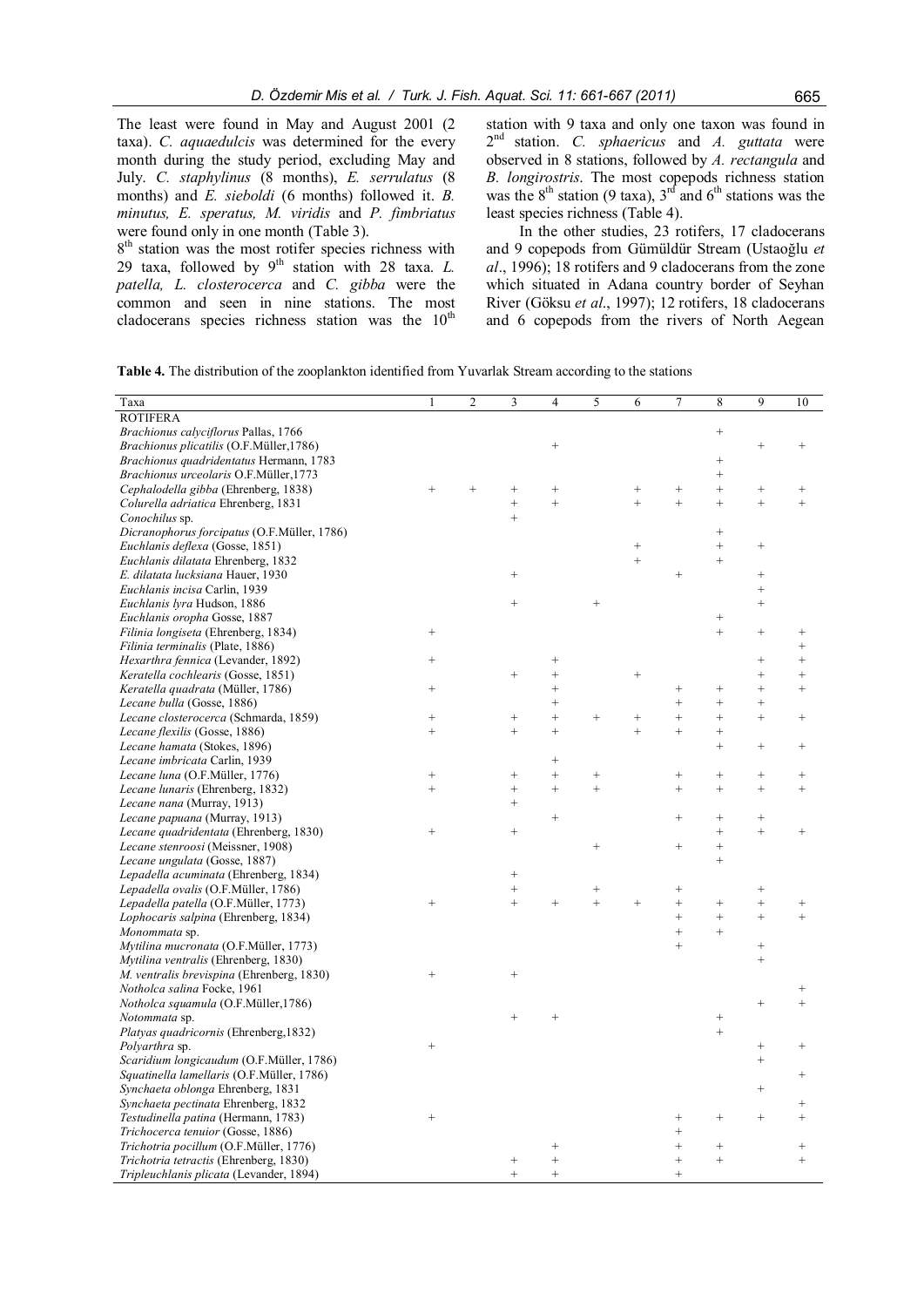#### **Table 4.** Continued

| Taxa                                         |        | $\overline{2}$ | 3                 | 4               | 5      | 6      | 7         | 8                 | 9      | 10                 |
|----------------------------------------------|--------|----------------|-------------------|-----------------|--------|--------|-----------|-------------------|--------|--------------------|
| Trichotria pocillum (O.F.Müller, 1776)       |        |                |                   | $\ddot{}$       |        |        | $\ddot{}$ | $^{+}$            |        | $^{+}$             |
| Trichotria tetractis (Ehrenberg, 1830)       |        |                | $\qquad \qquad +$ | $^{+}$          |        |        | $^{+}$    | $\qquad \qquad +$ |        | $^{+}$             |
| Tripleuchlanis plicata (Levander, 1894)      |        |                | $^{+}$            | $^{+}$          |        |        | $^{+}$    |                   |        |                    |
| <b>CLADOCERA</b>                             |        |                |                   |                 |        |        |           |                   |        |                    |
| Alona guttata Sars, 1862                     |        |                | $\! + \!\!\!\!$   | $^{+}$          | $^{+}$ | $^{+}$ | $^{+}$    | $^{+}$            | $^{+}$ | $^{+}$             |
| Alona rectangula Sars, 1862                  |        |                | $^{+}$            | $^{+}$          | $+$    | $+$    | $^{+}$    | $^+$              | $^{+}$ |                    |
| Alonella excisa (Fischer, 1854)              |        |                |                   |                 |        |        | $^{+}$    | $\ddot{}$         |        |                    |
| Alonella exigua (Lilljeborg, 1853)           |        |                | $\qquad \qquad +$ |                 |        |        | $\ddot{}$ |                   |        |                    |
| Biapertura affinis (Leydig, 1860)            |        |                | $^{+}$            |                 | $^{+}$ | $^{+}$ |           | $\! + \!\!\!\!$   |        |                    |
| Bosmina longirostris (O.F.Müller, 1785)      | $^{+}$ | $^{+}$         |                   | $^{+}$          |        |        | $^{+}$    | $^{+}$            | $^{+}$ | $^{+}$             |
| Ceriodaphnia laticaudata P.E.Müller, 1867    |        |                |                   |                 |        |        |           |                   | $^{+}$ |                    |
| Ceriodaphnia quadrangula (O.F.Müller, 1785)  |        |                |                   |                 |        |        |           |                   |        | $^{+}$             |
| Ceriodaphnia reticulata (Jurine, 1820)       |        |                |                   |                 |        |        |           |                   | $^{+}$ | $^{+}$             |
| Chydorus sphaericus (O.F.Müller, 1776)       |        |                | $^{+}$            |                 |        | $^{+}$ | $^{+}$    | $^{+}$            | $^{+}$ | $^{+}$             |
| Diaphanosoma lacustris Korinek, 1981         |        |                |                   |                 |        |        |           |                   |        | $^{+}$             |
| Disparalona rostrata (Koch, 1841)            |        |                |                   |                 | $^{+}$ |        |           |                   |        |                    |
| Ilyocryptus sordidus (Liévin, 1848)          |        |                |                   |                 |        |        |           |                   |        | $^{+}$             |
| Leydigia sp.                                 |        |                |                   |                 |        |        | $^{+}$    |                   |        |                    |
| Moina brachiata (Jurine, 1820)               |        |                |                   |                 |        |        |           |                   |        | $\hspace{0.1mm} +$ |
| Moina micrura Kurz, 1874                     |        |                |                   |                 |        |        |           |                   |        | $^{+}$             |
| Picripleuroxus laevis (Sars, 1862)           |        |                |                   |                 |        |        | $^{+}$    |                   |        |                    |
| Pleuroxus aduncus (Jurine, 1820)             |        |                |                   | $\! + \!\!\!\!$ |        | $^{+}$ |           |                   |        |                    |
| Pleuroxus trigonellus (O.F.Müller, 1785)     |        |                |                   |                 | $^{+}$ |        |           |                   |        |                    |
| Simocephalus vetulus (O.F.Müller, 1776)      | $+$    |                |                   |                 |        |        |           |                   |        |                    |
| <b>COPEPODA</b>                              |        |                |                   |                 |        |        |           |                   |        |                    |
| Bryocamptus minutus (Claus, 1863)            |        |                |                   |                 |        |        |           |                   |        |                    |
| Bryocamptus sp.                              |        |                |                   | $\! + \!\!\!\!$ |        | $^{+}$ | $^{+}$    |                   |        |                    |
| Calanipeda aquaedulcis Kritschagin, 1873     |        |                |                   |                 |        |        |           | $^{+}$            | $^{+}$ | $^{+}$             |
| Canthocamptus staphylinus (Jurine, 1820)     | $^{+}$ | $\overline{+}$ | $^{+}$            | $^{+}$          | $^{+}$ |        |           | $\! +$            | $^{+}$ | $^{+}$             |
| Cyclops sp.                                  |        |                |                   | $\! +$          |        |        | $^{+}$    | $^{+}$            | $^{+}$ | $^{+}$             |
| Ergasilus sieboldi Nordmann, 1832            |        |                |                   |                 |        |        |           | $+$               | $^{+}$ | $^{+}$             |
| Eucyclops serrulatus (Fischer, 1851)         | $^{+}$ | $^{+}$         |                   |                 | $\! +$ |        | $^{+}$    | $^{+}$            | $^{+}$ | $^{+}$             |
| <i>Eucyclops speratus</i> (Lilljeborg, 1901) |        |                |                   |                 |        |        |           | $^{+}$            | $^{+}$ |                    |
| Megacyclops viridis (Jurine, 1820)           |        |                |                   |                 |        |        |           | $^+$              |        |                    |
| Mesochra aestuarii Gurney, 1921              |        |                |                   |                 |        |        |           |                   | $^{+}$ | $^{+}$             |
| Paracyclops fimbriatus (Fischer, 1853)       |        |                |                   | $^{+}$          |        |        |           |                   |        |                    |

Region (Balık *et al*., 1999); 40 rotifers, 18 cladocerans and 23 copepods from Gediz River, excluding the fauna of Sazlıgöl Lake which situated in delta (Ustaoğlu *et al*., 1999); 16 rotifers from Kömürhan Region of Fırat River (Saler *et al*., 2000); 18 rotifers from Zıkkım Stream (Saler and Şen, 2001); 36 rotifers from the zone which situated in Hatay country border of Asi River (Bozkurt *et al*., 2002); 46 rotifers, 14 cladocerans and 8 copepods from some rivers in Mediterranean Region (Bozkurt, 2004); 15 cladocerans and 7 copepods from Asi River (Göksu *et al*., 2005); 65 rotifers from Euphrates River basin (Akbulut and Yıldız, 2005); 34 rotifers, 2 cladocerans and one copepod from Karaman Stream (Altındağ *et al*., 2009), 58 rotifers, 16 cladocerans and 15 copepods from Asi River (Bozkurt and Güven, 2010) and 35 rotifers from Zamantı River and 22 rotifers from Homurlu Stream (Kaya *et al*., 2010) were reported.

As seen, more zooplankton species were identified in Yuvarlak Stream, when compared with other streams. One of the main causes is probably the length of study area (30 km.) and number of stations (10), which is more than the others. Although no previous study has been carried out on the zooplankton fauna of Yuvarlak Stream, there are

some researches performed by Emir (1991), Kazancı *et al*. (1992) and Buhan (1998) in Lake Köyceğiz. *B. plicatilis, K. quadrata* and *K. cochlearis* (Rotifera) and *C. aquaedulcis* (Copepoda) were already known from Lake Köyceğiz. Therefore, all the other taxa are recorded firstly from Yuvarlak Stream and Köyceğiz Lake.

The present survey will be useful as a baseline for future studies in streams and contributions to the knowledge of Turkey's biodiversity.

#### **References**

- Akbulut (Emir), N. and Yıldız, K. 2005. The rotifera fauna of Euphrates of River Basin (Turkey). Hacettepe Journal Biology and Chemistry, 34: 93-105.
- Altındağ, A., Buyurgan, Ö., Kaya, M., Özdemir, E. and Dirican, S. 2009. A survey on some physico-chemical parameters and zooplankton structure in Karaman Stream, Antalya, Turkey. Journal of Animal and Veterinary Advances, 8(9): 1710-1716.
- Anonymous 2002. Yuvarlak Çay'ın (Köyceğiz-Dalyan Özel Çevre Koruma Bölgesi) sürdürülebilir kullanımı için eylem planı oluşturulması projesi. Final Raporu, Çevre Bakanlığı, Özel Çevre Koruma Kurumu Başkanlığı, Ankara, 182 pp.
- Anonymous 2004. Regulation of Water Pollution and